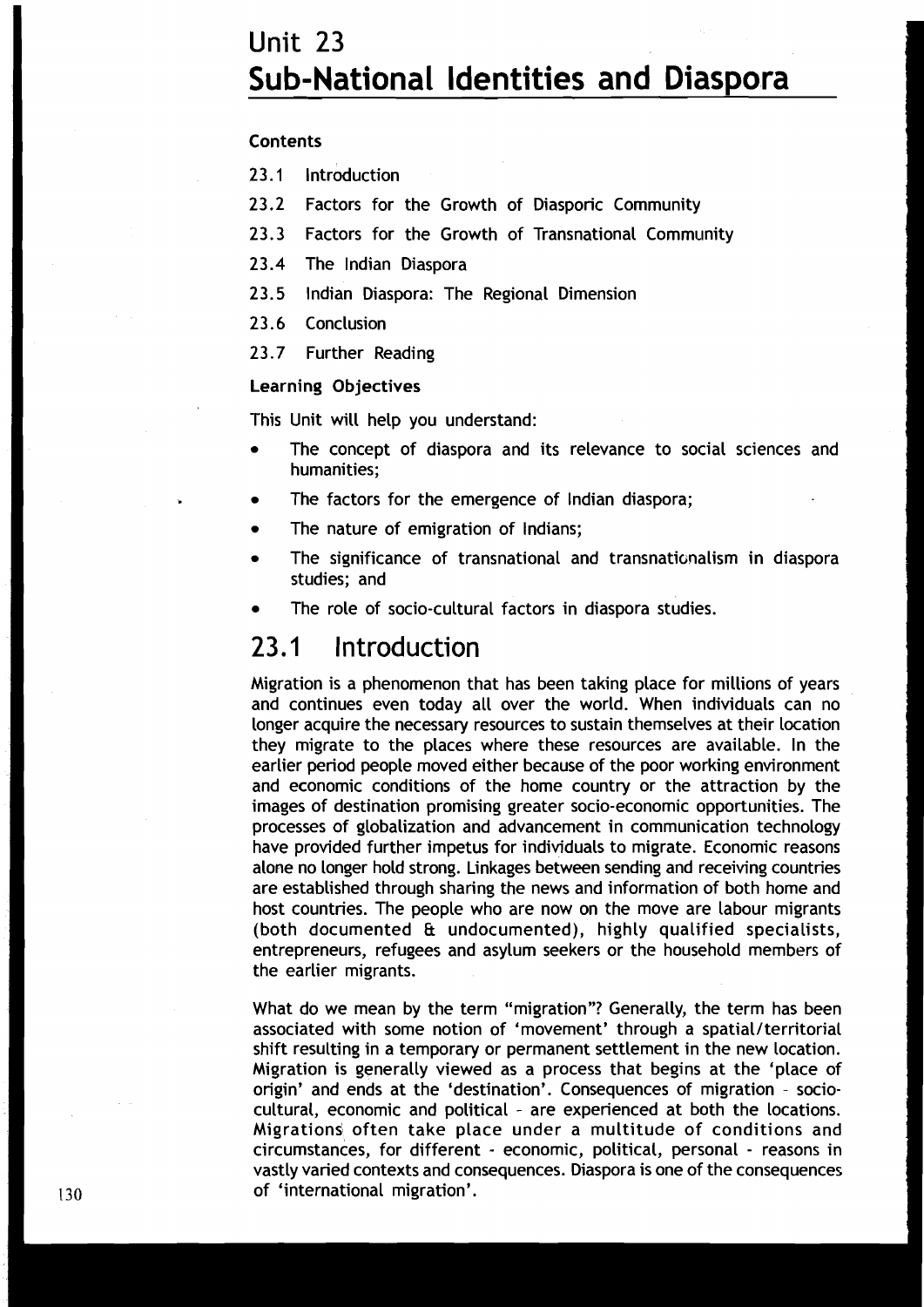In 1990, the International Organization for Migration estimated that there **Sub-National Identities International Identities and Diaspora** were over 80 million migrants whq have moved out of the country of their origin. Among them 30 million were said to be irregular migrants and another 15 million were refugees or asylum seekers. By 1992, the number of migrants increased to 100 million, of which 20 million were refugees and asylum seekers. The United Nations Population Division in July 2002 estimated that there were 185 million people living for 12 months or more outside their country of birth or citizenship (http://www.un.org/esa/population/ unpop.htm). A majority of them are international migrants who are potential immigrants in countries of their destination.

Drawing from the works of Safran (1991), Sheffer (1993), Bruneau (1994) and Cohen (1999), a group or community may be called a "diaspora" if four conditions are met: firstly, if the group or community has immigrates and settles beyond the borders of their nation-state and maintains their ethnic identity and consciousness; secondly, an active associative life; thirdly, contacts with the land of origin in various forms, real or imaginary; fourthly, there should be relations with other groups of the same ethnic origin spread over the world.

# **23.2** Factors for the Growth of Diasporic Community

Tambiah (2000) saw the origin of diasporic communities from two different sources:

- Voluntary migrations of groups of peoples, mostly with useful occupational skills in search of better economic opportunities and standard of life elsewhere.
- Involuntary displacement of people running away from political turmoil and wars, or refuge from natural disaster in their country. They are mostly known as refugees and asylum seekers who, although with exception, are considered more of a burden to the host nation.

Box 23.1: Typology of Diaspora

Robin Cohen (1999: 178) included under his definition of diaspora such categories as Jewish, Armenians, Greek, Indian, Lebanese, and Chinese and then branches out to deal a number of minorities across the globe. He also attempts to arrange the diasporas under different analytical subtypes:

| <b>Type</b>                    | <b>Example</b>                                                    |
|--------------------------------|-------------------------------------------------------------------|
| Victim/refugee diaspora        | Jews, African, Armenian                                           |
|                                | Others: Irish, Palestinians                                       |
| Imperial/colonial diaspora     | Ancient Greek, British Russian                                    |
|                                | Others: Spanish, Portuguese, and                                  |
|                                | Dutch                                                             |
| Labour/service diaspora        | Indentured Indians, Chinese &<br>Japanese, Sikhs, Turks, Italians |
| Trade/business/professional    | Venetian, Lebanese, Chinese Others:                               |
|                                | Today's Indians, Japanese                                         |
| Contract/hybrid/post-modern    | Caribbean people Others: today's                                  |
|                                | Chinese, Indians                                                  |
| Source: Robin Cohen (1999:178) |                                                                   |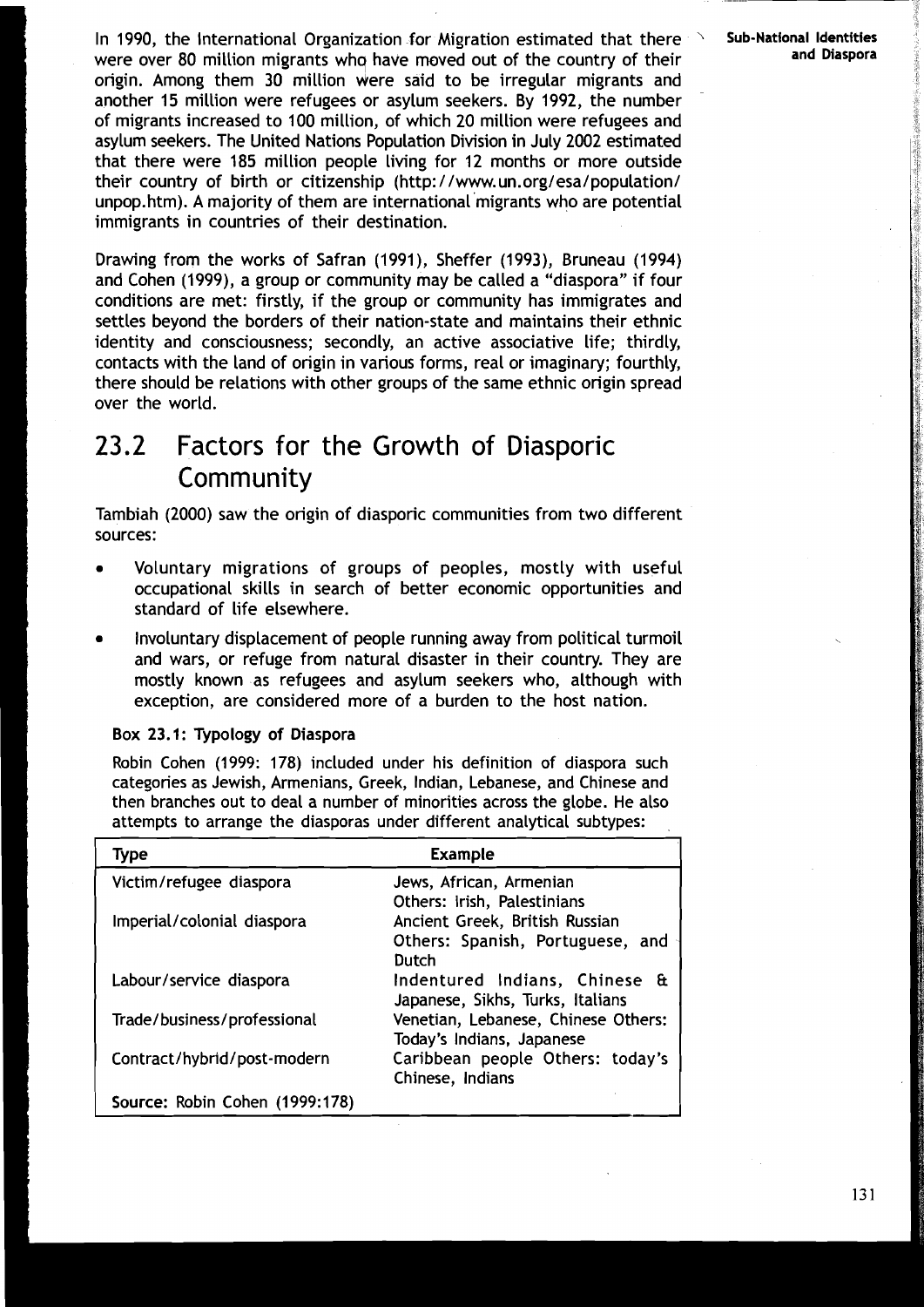# **23.3 Factors for the Growth of Transnational .**<br>Community Factors for the Growth of Transnational<br>Community<br>It (1999:4) has examined the significance of several factors that

Peggy Levitt (1999:4) has examined the significance of several factors that lead to the emergence of the transnational networks. These include a) easy travel and communication, b) the increasing role immigrants play in the countries of their origin to legitimise themselves by providing service to migrants and their children, c) the increased importance of the receiving country states in the economic and political futures of sending countries, d) the society and political marginalisation of migrants in their host countries, and e) migration takes place within an ideological climate that favours pluralism over the melting pot. /

 $\mathcal{L}$  /  $\mathcal{L}$  /  $\mathcal{L}$  /  $\mathcal{L}$  /  $\mathcal{L}$  /  $\mathcal{L}$  /  $\mathcal{L}$  /  $\mathcal{L}$  /  $\mathcal{L}$ Robin Cohen (cited in Schnapper, 1999) has examined/some of the preconditions for the emergence of transnational communities. These include 1) the number and activity of non-governmental organisations, 2) the action of international associations such as Amnesty International and Green Peace, and 3) membership in supra national organisations and the number of populations they are directly involved with.

# 23.4 The Indian Diaspora

Indians have migrated to different parts of the world at different periods of time. In terms of sheer numbers, they make the third largest group, next only to the British and the Chinese. The people of lndian origin with nearly 20 million populations settled in 70 countries constitute more than 40 per cent of the population in Fiji, Mauritius, Trinidad, Guyana and Surinam. They are smaller minorities in Malaysia, South Africa, Sri Lanka, Uganda, UK, USA and Canada.

Historically, lndian emigration to distant lands may be categorised into broadly four patterns: They are:

- a) Pre-colonial migration;
- b) Colonial migration that began in the 1830s to the British, French and Dutch colonies;
- c) Post-colonial migration to the industrially developed countries; and <br>d) Recent migration to West Asia.
- Recent migration to West Asia.

#### Pre-colonial Migration

In the lndian context, emigration has been a continuous process since precolonial times when it was for the purposes of trade and the propagation of religion. As far as historical and archival data is concerned, lndian emigration goes back to the first century AD when lndian princes, priests, poets and artisans migrated to Southeast Asian countries. Among the distinguished names of this period Angkor Wat, Lara Djonggrang and Borobudur stands testimony (Suryanarayan, 2003). 'The early emigration from lndia owed its origins to the Buddhist missionaries, when the Hindu kingdoms of medieval Southeast Asia attract labour and craftsmen from lndia during the 16th century CE. The trade contacts slowly developed and thereby small colonies established themselves in East Africa and Southeast Asia. It is observed that merchants from Gujarat, Bengal and Tamilnadu settled down in the great port cities of Southeast Asia like Malacca, Acheh, Ternate and Tidor during this period. They gradually got assimilated with the local people (ibid.).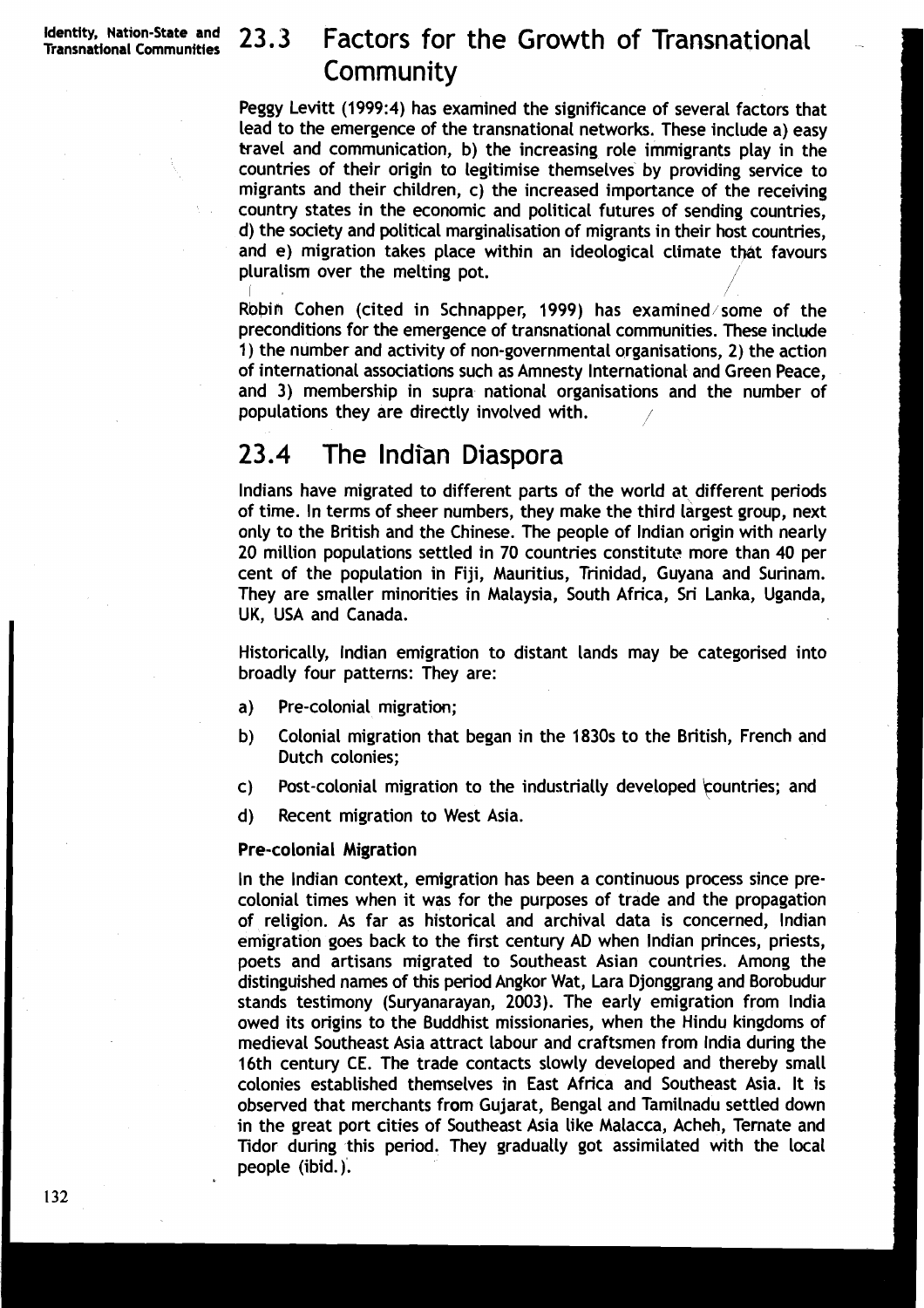**and Maspora** It was only in the wake of European imperialist expansion during the 19th and 20<sup>th</sup> century that conditions for emigration of large numbers of Indians to different parts of the world were created. New plantations, industrial and commercial ventures in European colonies needed large supplies of labour and, with the abolition of slavery in the British, French and Dutch colonies respectively in 1834, 1846 and 1873, there were severe shortages of labour to work in the sugar, tea, coffee, cocoa and rubber plantations. Looking for alternative sources of labour, aside from the African ex-slaves and European immigrants, the colonial government imported lndians under the ingenious scheme of "indentured labour."

Indentured labour is a system in which individual labourers were required to sign an agreement or contract **(girmit)** to work on a plantation for a specified number of years, usually three to five years. The emigration of indentured labour started during the late  $18<sup>th</sup>$  century and continued up to the early 20<sup>th</sup> century. Thousands of Indians emigrated to South and East Africa, Mauritius, Fiji and the Caribbean under this system. Calcutta and Madras were the main ports of embarkment and the major districts for recruiting labour included parts of Madras Presidency with Tamil and Telugu populations and the districts of Bhojpuri region of Eastern U.P. and Northern Bihar. Approximately 1.3 million lndians crossed the oceans under contracts of indenture.

There are several factors that pushed lndian migrants into seeking employment under indenture. The first was the poor condition that prevailed at that time in lndia because of the social oppression, shrinking of cottage industry, periodic famine resulting in extreme poverty and unemployment. The West, on the other hand, was getting affluent because of industrial development. Second, all colonial masters found lndians skillful, hard working and useful, as a result of which the British, the French, the Dutch, and the Portuguese all took lndian skilled labour for development of plantations and agricultural economies of their territories. Upon their arrival in the colonies, the immigrants were assigned to plantations to which they were "bound" for five or more years. They lived there in isolated and insulated conditions. Although they were promised fair wages and a return voyage to lndia in exchange for a predetermined number of years spent working in the colonies, poverty and the desire to build a new life ensured that very few of these indentured labourers ever returned to India. Many chose to settle down permanently in those countries as they neither had the financial resources to return back nor hope for better life at back home.

Emigration to Sri Lanka, Burma and Malaya presents a marked difference in contrast to the African and Caribbean countries. All the emigrants to Sri Lanka and Malaya were from the Southern parts of lndia and the immigrants were recruited by the headman known as the 'Kangani'. The lndians worked on the tea, coffee and rubber plantations. During the period 1852 and 1937, 1.5 million lndians went to Ceylon, 2 million to Malaya, and 2.5 million to Burma. After 1920 the Kangani emigration (totalling around 6 million) gradually gave way to individual or un-recruited, free migration due to fall in demand for lndian labour.

#### Box 23.2 Distinction between **Old** and New Indian Diaspora

Any analysis of lndian diaspora cannot ignore the distinction between the emigrants during the colonial period and the post-colonial emigrants, who may be termed respectively as the Old **Diaspora** and the **New Diaspora.** Not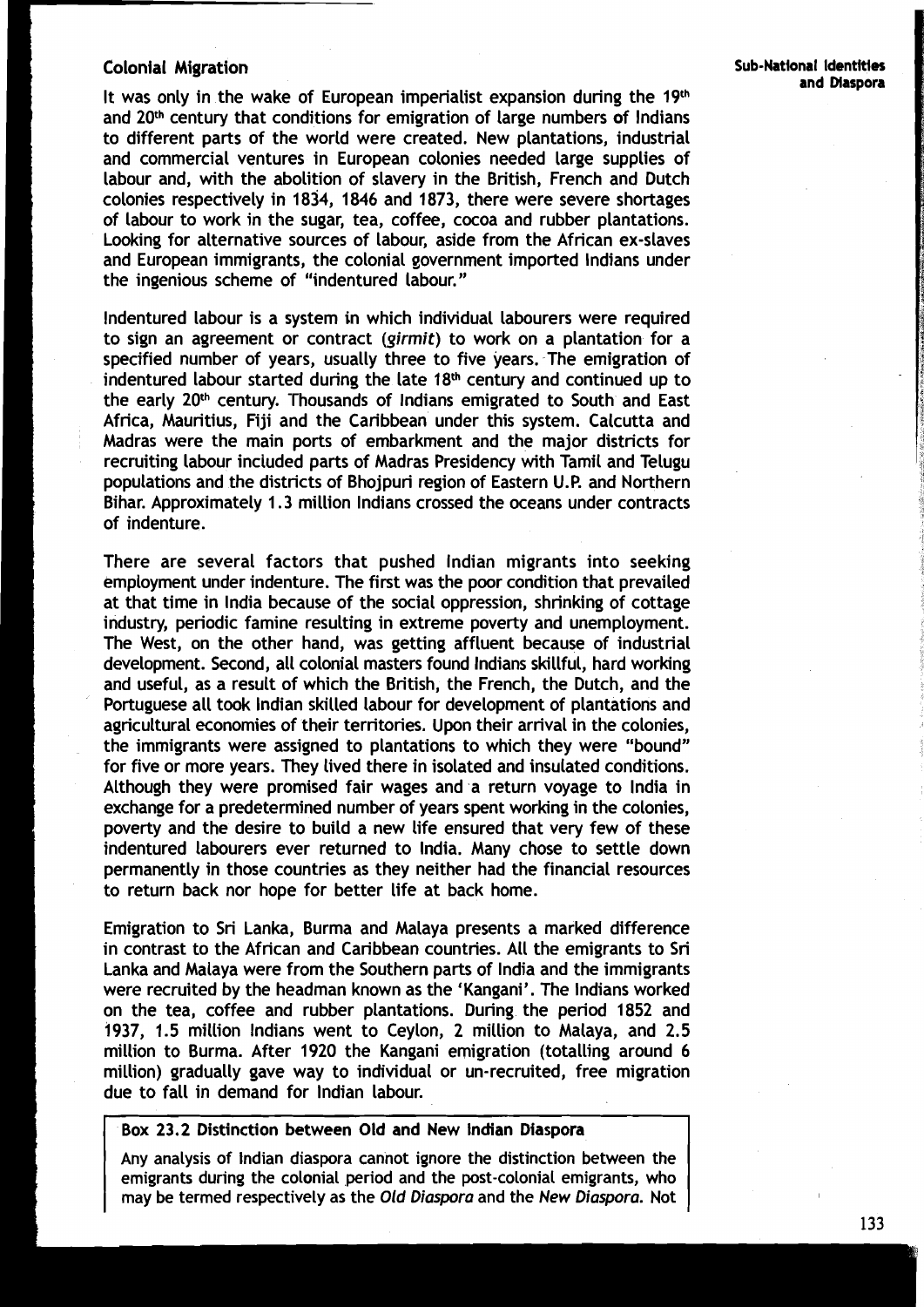**Transnational Communities** only they vary in the contexts of their emigration and destinations but also in terms of their socio-economic background and the degree of interaction with the motherland. While the New Diaspora has retained vibrant relationship with their family and community in India, majority of the Old Diaspora has Lost their contact with the motherland. In the course of their long journey by ship to distant destinations, the unknown co-passengers became 'jahaji bhai' (literally meaning 'ship brother', a brotherly affinity owing to travelling together). 'The lndian diaspora communities formed during the colonial era were totally denied access even to their own folk attached to different plantations under a new system of slavery called 'indenture labour' invented by the British colonialists, leave alone any access to the then existing means of transportation and communication to engage with the motherland. The post-colonial emigrants on the other hand not only enjoyed the advantage of being professionally trained, middle class, Anglophone lndians but also earned adequate income that could facilitate visits and frequent communication with the place of their origin. The recent advancement in technologies of travel, transport, communication, information and Internet has contributed immensely to the growth of transnational networks and virtual communities. There is revival of the local at the global context, with the shrinking of space and time.

#### Post-colonial Migration

The post WW-II scenario has changed the whole international migration process by affecting each and every migrant country, and lndia was not far behind in this process. During this period migration was directed towards developed countries, and the migrants were mostly constituted talented professionals, skilled labourers, entrepreneurs from the peripheral, colonial and under-developed countries besides Anglo-Indians. This post-war migration was totally different from the earlier migration of indentured, kangani and other forms of labour migration. Large-scale migration of lndians took place during this period to the developed countries like the U.K., the U.S.A., Canada, Australia and New Zealand. Apart from India, lndians from other parts of the world especially from the former colonies (diasporas) also started coming to these countries. 'They are best referred to as Twice Migrants. There are two instances: a) Africanization policies; and b) Ethnic violence in which lndians from former colonies express their interest to immigrate to these new Lands.

- a) In 1972, Uganda's dictator Idi Amin ordered 75,000 Ugandan Asians out ,of the nation. Most of these people were of lndian origin and were successful traders, bankers and administrators or labourers. Around 27,000 emigrated to the United Kingdom, while another 61,OO went to Canada. Some even emigrated to India despite never having lived there previously.
- b) A second example is the case of Fiji. By the **A** 970s, native Fijians had lost their majority to people of lndian origin - mostly descendants of farm workers brought in by the British as indentured labour. In 1987 the first Indian-backed coalition was elected to government, raising tension between the ethnic lndian and ethnic Fijian populations. Subsequent events have ensured ethnic Fijian political dominance. Many Indo-Fijians have left the country of their birth; some came to India, others to New Zealand and Australia.

#### Recent Migration to West Asia

Recent migration of lndians to the West Asian countries is basically oriented toward labour and servicing occupations on a contract basis. The year 1973 experienced the beginning of the rapidly increasing demand for expatriate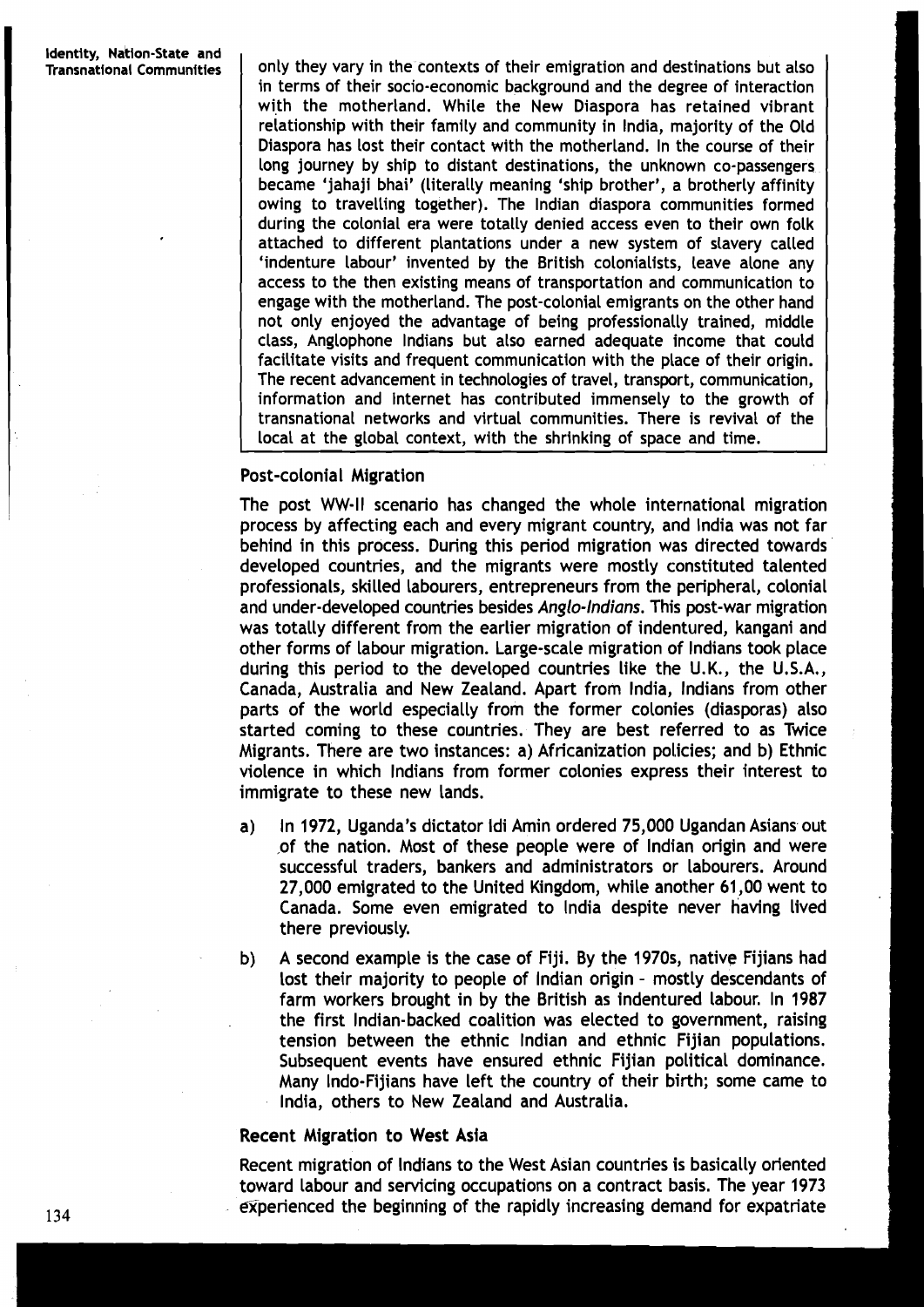labour in oil exporting countries of the Gulf and North Africa such as Saudi **Sub-National Identities Sub-National Identities** Arabia, Kuwait, the United Arab Emirates, Bahrain, Qatar and Libya. These countries adopted a development strategy centering on the building up of infrastructure and, in turn, created demand for labour in unskilled manual work, especially in the construction sector. At the termination of the first phase of infrastructural projects and with the new emphasis on industrialization in the Middle East, there has been a significant change in the structure of labour demand. Between 1975 and 1980 more than a million skilled workers from lndia were employed to manage and operate this new infrastructure. By the year 2005 this figure had gone up to over 3.5 millian.

### Reflection and Action 23.1

Describe the nature of lndian emigration.

# **23.5** lndian Diaspora: The Regional Dimension

- lndia is culturally diverse in terms of regional, religious, linguistic and caste composition. lndian diaspora is no exception to these diversities wherever they are found in sizeable numbers to pursue the distinctive cultural features akin to those found at their place of origin. The following section will briefly discuss some of the significant diasporic communities from a regional perspective and their emerging transnational networks. Along with the history of migration and their transnational presence, this section focuses specifically on three diasporic communities, namely Punjabis, Gujaratis and Telugus. These communities are chosen here for detailed discussion in view of their visible presence and extensive networking among the lndian diaspora communities. 'They endeavour to retain traditional practices, Language, religion, marriage patterns and, above all, extensive interaction between the members of the regional/linguistic diaspora community scattered across several countries besides their homeland-the region of their origin.

#### Punjabi Diaspora

The Punjabis settled abroad have migrated from the state of Punjab, situated in the northwest of India. It is bounded by Jammu and Kashmir on the north, on the east by Himachal Pradesh and the Union territory of Chandigarh, on the south by Haryana and Rajasthan and on the west by Pakistan. The very word "Punjab" is an amalgam of two Persian words, Panj (five) and ab (water), signifying historically the land of five rivers. The principal spoken language in the present day Punjab is Punjabi, which is also the official language of Punjab, written in the Gurmukhi Script. The majority population of Punjab (nearly 60%) follows Sikhism, a faith originated from the teachings of Guru Nanak. The Hindus form the largest minority, followed by Muslims, Buddhists, Christian and Jains. Today Punjabis are dispersed worldwide, especially to countries like Canada, the USA, the UK and other European countries.

Although migration of Punjabis began during the early part of the nineteenth century, it was only after 1840s that a fairly large number of people began migrating to the US and UK. During the next half-century, the benefits of economic development were exhausted due to rapid demographic growth, recurrent famines and the uneconomic subdivision of land. Further, the severity of land revenue along with rising rural indebtedness, increasing population pressure and the consequent land hunger contributed to the mass migration of Punjabis to the outer world (Sood, 1995: 28). Some of the Punjabi peasants were compelled to out-migrate under the influence of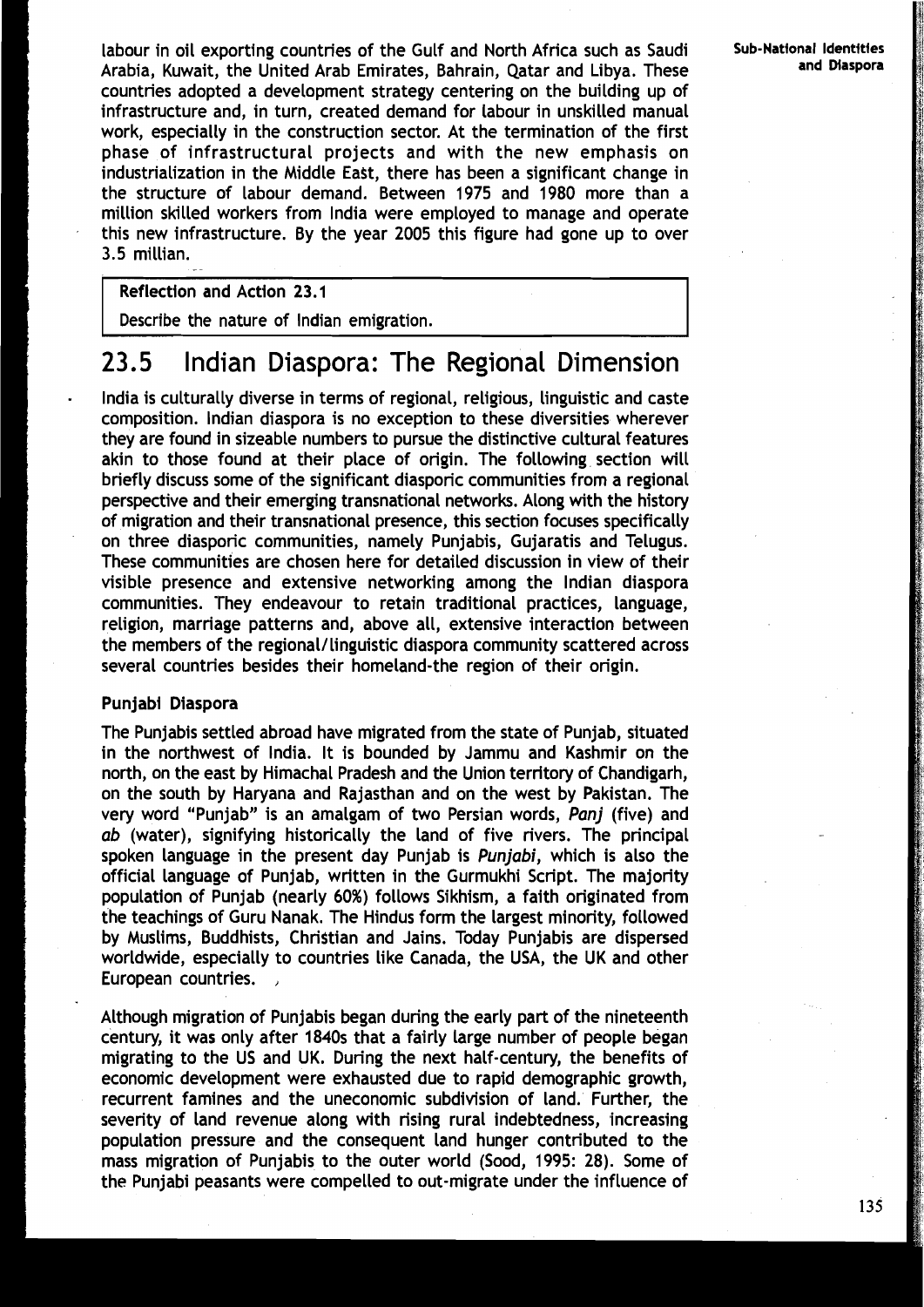**identity, Nation-State and** new economic and social forces, which were unleashed by the British

During the 1860s Punjab entered the orbit of colonial labour migration, where some Punjabis were entitled by colonial agents (Tatla, 1999: 46). When the British recruited labour for Ugandan railway project, Punjabis were given the preference. 'The migration of Punjabis to East African countries gained momentum during the end of the nineteenth century, when several thousand craftsmen, primarily Ramgarhia Sikhs from Julandhar region, were recruited to work on the railway construction under indentured system. After the construction work was over only a few workers returned home while the majority stayed there to further work for the railway. However, not many Punjabis continued to work under the indentured system since they found themselves temperamentally unsuitable to be "slaves." Describing the conditions of Punjabi workers in the plantations, Darshan Singh Tatla (1999: 46-47) mentions "...the first few hundred Punjabis so recruited were found 'unsuitable' by the planters in the West Indies, who protested that these Punjabi migrants are very objectionable as field labour. Many absconded to the Spanish Main, refused to work in the fields, and nearly all have been unruly and troublesome. "

Now in the threshold of  $21<sup>st</sup>$  century Punjabis could be found in every corner of the world and they have entered into every sphere of work. In comparison to the pre-independence period where the emigration was directed towards Canada, US, Australia, East Africa and UK, the post-Now in the threshold of 21<sup>st</sup> century Punjabis could be found in every corner of the world and they have entered into every sphere of work. In comparison to the pre-independence period where the emigration was directed to Europe and South East Asia. Punjabis have established extensive transnational networks through religious and cultural associations to pursue their social, cultural and economic interests both in the countries of their residence and the motherland.

#### Transnational Networks of Punjabis

The Punjabis uphold their'social network through family ties and kinship obligations, marriage ceremonies and other ritual activities. Overseas Punjabis retain their kinship relations through contact with the families back home in Punjab and also with kith and kin around the world. These kinship ties are kept alive through frequent visits to homeland on various occasions. As pointed out by Angelo  $(1997: 118)$  that, "...the frequency of social contacts exchanged through home visitations, some times more than twice a month and occasional home visits". Marriage is an important institution among Punjabis in sustaining the ethnic bond. One of its important roles is to create positive self-image through arranged marriages in which region, religion and caste identities are maintained and perpetuated. The Punjabis choose their marriage partners not only in their respective place of residence but from the homeland and other countries. Now marriage partners are increasingly chosen across the continent (Angelo, 1997: 66). The matrimonial advertisements, which are available in the newspapers and in the Internet, offer increasing opportunities for searching and locating the marriage partners. Social linkages have also been improved through the advent of public telephone stations (STD's), cell phone linkages and Internet email services.

The culture of Punjab is best reflected in the folklore, ballads of love and war, fairs and festivals, dance, music and literature. The rich cultural heritage, common language and a strong sense of being 'Punjabi' bind the Punjabis together. The 'Bhangra' dance, which is synonymous with Punjabi culture is now finds its prominent place in the Punjabi diasporic identity. During the last two decades there were several Bhangra troupes that crossed

136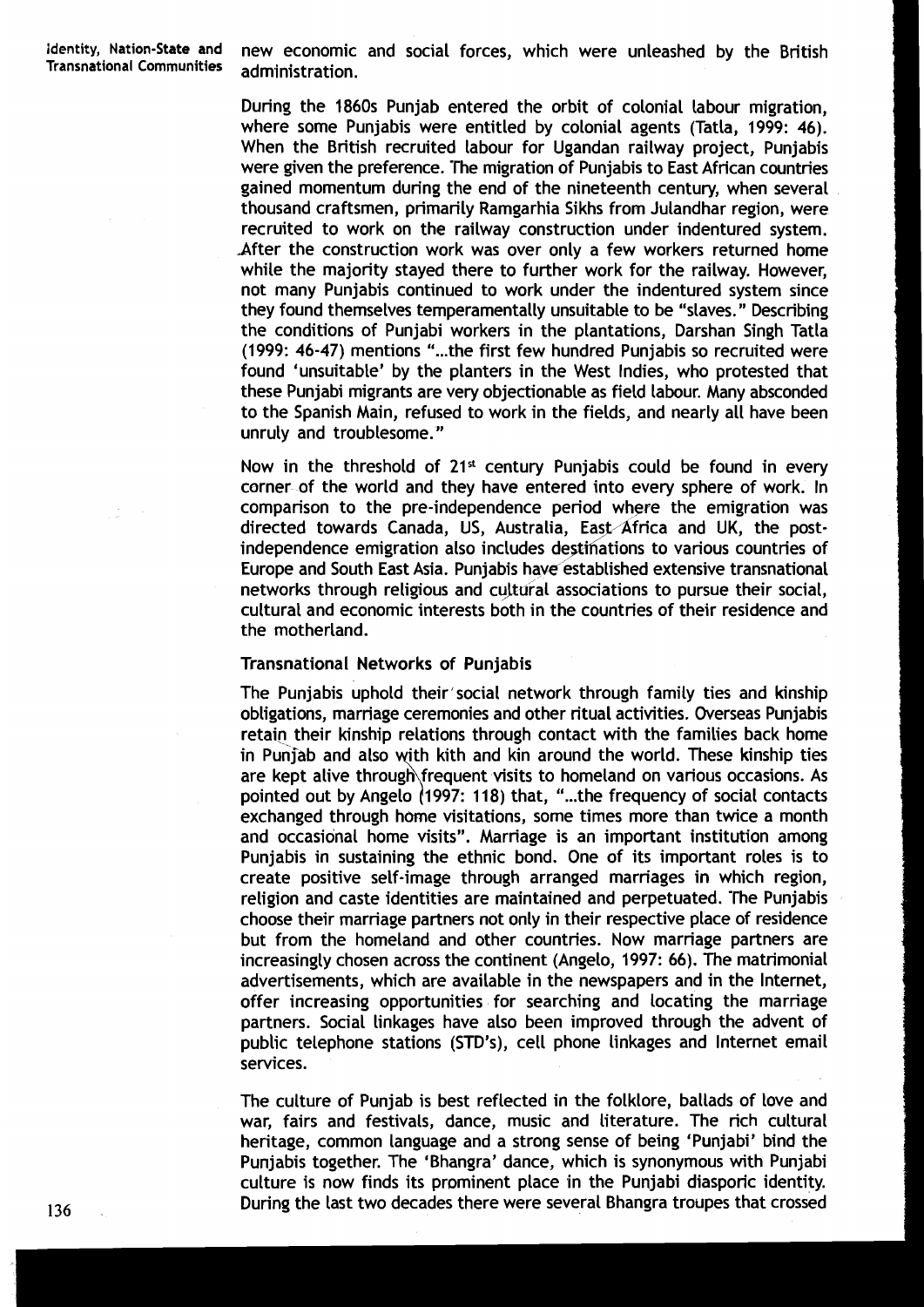the Atlantic to provide entertainment to the Punjabis in the Canada and the **Sub-National Identjties**  US. The Punjabi diaspora experiences a sense of nostalgia while such groups **and Diaspora**  perform the familiar dance, as they (Bhangra dancers) depict the conditions of Punjabis abroad and their struggles in new lands for honour and Livelihood. Punjabi media consisting of weekly newspapers, monthly and quarterly magazines also play a significant role in informing overseas Sikhs about their homeland. The transnational television and radio channels also provide information and entertainment to the Punjabis around the globe. There are several transnational TV and Radio channels such as Punjabi Radio, Netguruindia, TV India, Live 365.com, Punjabi+many, AM1320 Vancouver, Multicultural Radio Punjabi Saturday, Montreal Canada, Radio Sikh-info Daily Kukamnama etc., provide information to Punjabis in the diaspora. These satellite channels take images of Punjab and Punjabis to Punjabi diaspora spread over different parts of the world. Punjabi films, videos and magazines are now available in most of the Asian shops abroad which further supplement the cultural environment of Punjabis (Tatla 1999: 68-71 ).

From economic point of view, the Punjabi immigrants today remitted a high proportion of their earnings to support their families back home so also to improve the economy of the home state (Thandi, 1996). They invested their remittances in the form of "...establishing industries, factories, and buying land and transport companies in most of the major towns in Punjab such as Julandhar, Ludhiana, Chandigarh and other towns" (Tatla, 1999: 63). They also contribute most part of their remittances for the development of charities, hospitals and educational centres in Punjab. For instance, contribution of overseas Sikhs in the field of agriculture has led to the "the green revolution" during the 1960s. One of the examples of this type of transnational philanthropy is the development of "model village."

The Sikhs are one of the most identifiable religious groups in the world. The Sikh temple is called Gurdwaras which is one of the fundamental institutions in Sikhism. The Gurdwaras play an important role in social, cultural and linguistic life of Sikhs everywhere, besides the promotion of the religious beliefs and rituals. Through the Gurdwaras the Sikhs maintain their socioreligious identity. The Gurdwaras help them to keep the cohesiveness of the community. The religiousness of Sikhs and their ability to organise themselves have made possible to build Gurdwaras wherever Sikhs have migrated. There are thousands of Gurdwaras around the world, which promote both religious and cultural life of Sikhs by organising functions and festivals. They also mobilise people for political activity besides maintaining both the religious and social identity.

#### Gujarati Diaspora

--

Gujaratis settled abroad have migrated originally from the state of Gujarat, which is situated on the west coast of India. It is bounded by the Arabian Sea in the west, the State of Rajasthan in the north and north-east, Madhya Pradesh in the east and Maharashtra on the south and south east. The State at present comprises of 25 districts, covering a geographical area of 1.96 lakh sq. kms. According to the population census of 2001, the population of Gujarat stood at 5.06 crores (Census of India 2001 ).

Although the merchants from Gujarat have been involved in overseas trade for almost a millennia in spices, ivory and textiles especially in East Africa, significant migration of Gujaratis occurred during the end of the 19th and the early part of 20<sup>th</sup> centuries to the Middle East besides East Africa. The pressure to emigrate was fuelled by the conditions in Gujarat itself, such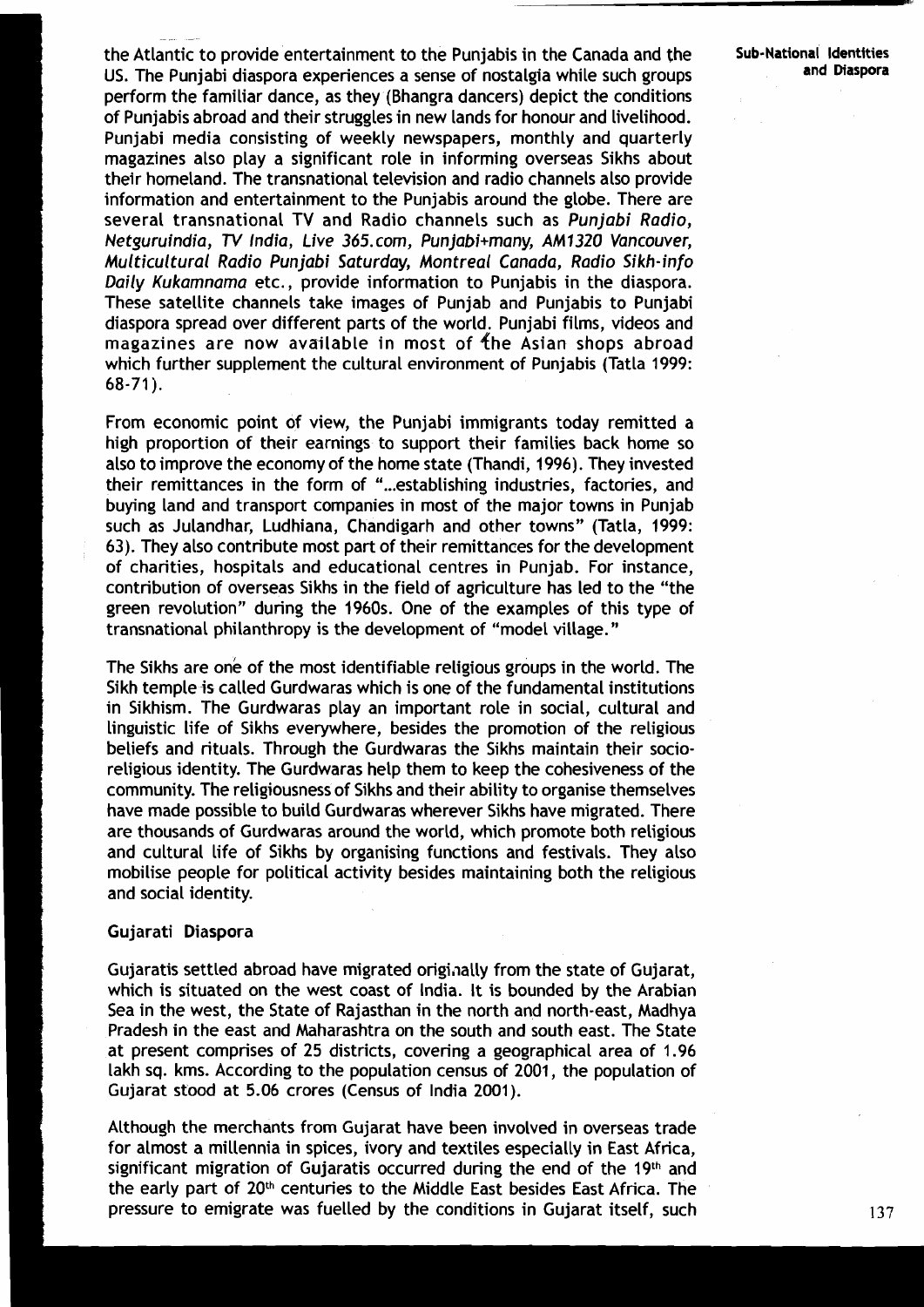**Identity, Nation-State and** as plague epidemic during **1899-1902** and again in **191 6-18,** an influenza **Communities** epidemic raged in **191 8-1 9** and there was also famine in **1899-1 900.** There were also the perennial problems of land shortage and employment exacerbated by the decline of local textile industry (Ballard **1996: 179-80).**  Coincidentally around the same time a lot of economic and commercial opportunities opened up in East African countries, new cities built up along with the railway in the areas such as Nairobi, Nakuru and Kisumu in Kenya, and Kampala, Jinja and Tororo in Uganda. As a result, many Gujaratis migrated to Uganda, Fiji, Zambia, Kenya, Malawi, and Zanzibar.

> With the opening up of global economies, Gujaratis have made remarkable presence in the USA, UK, UAE, Canada and other countries. Many Gujaratis moved to the United States at the turn of the **20th** century. Today, Patidars form the largest group among the Gujaratis in the diaspora. They are identified by the popular surname Patel followed by the Lohanas of Saurastra origin, who are commonly referred to as Banias. In many countries such as the U.S.A, U.K., Canada and the Caribbean, where the Gujaratis have made a name, they are generally regarded as the most affluent and successful South Asian settlers. They are not only in business, which is their first love, but also in professional fields such as technology, science, medicine, and business management. Today, Gujaratis constitute one of the prominent Indian diasporic communities in the world. Although their numbers vary from one country to another, they have significant in number in most of the African countries such as Kenya, Tanzania, Uganda, Zambia, and South Africa. They have also settled in most parts of the Europe, North America, UK, Canada, and New Zealand. The transnational network among Gyjaratis is being examined below from social, cultural and economic point of view.

#### Transnational Networks of Gujaratis

The relation that the Gujaratis maintain with the country of their origin is not only a matter of memories but also an ongoing vibrant linkage. These transnational relations can be broadly divided into two categories, i.e., micro and macro linkages. The micro level transnational linkages among the Gujaratis can be analysed from two perspectives. First, the ties between the Gujaratis in lndia with their relatives in other parts of the world, and secondly, the mutual contacts between the Gujaratis living all over the world. The macro level linkages are manifested in institutional, organisational and associational basis between diaspora and the mother country as well as among the diaspora community members from different countries.

Gujaratis world over are distinctly known for preserving their language, culture and distinctive food habits, including vegetarianism. Gujarat has a rich tradition of performing arts and customs. 'Dhandhya', a folk dance with sticks and Garba are popular among the Gujarati youth 'in lndia and abroad. Originally Dhandhya was performed by rural folk, but today it is brought to urban locale by remixing the pulse of disco, hip-hop, reggae, funk, Hindi film music, and other African, American and Caribbean popular music. These fused styles are exported from London, U.S., and West lndies to India, and are captured in Hindi films, played at wedding receptions, dance parties, and community celebrations. There are some special occasions on which these cultural programmes are performed. For instance, during 'Navratri' - a nine night religious ceremony to worship Goddess Durga - Dhandhya dance is a major attraction and people from all backgrounds dance together. The fondness of these dances and music is apparently a transnational phenomenon.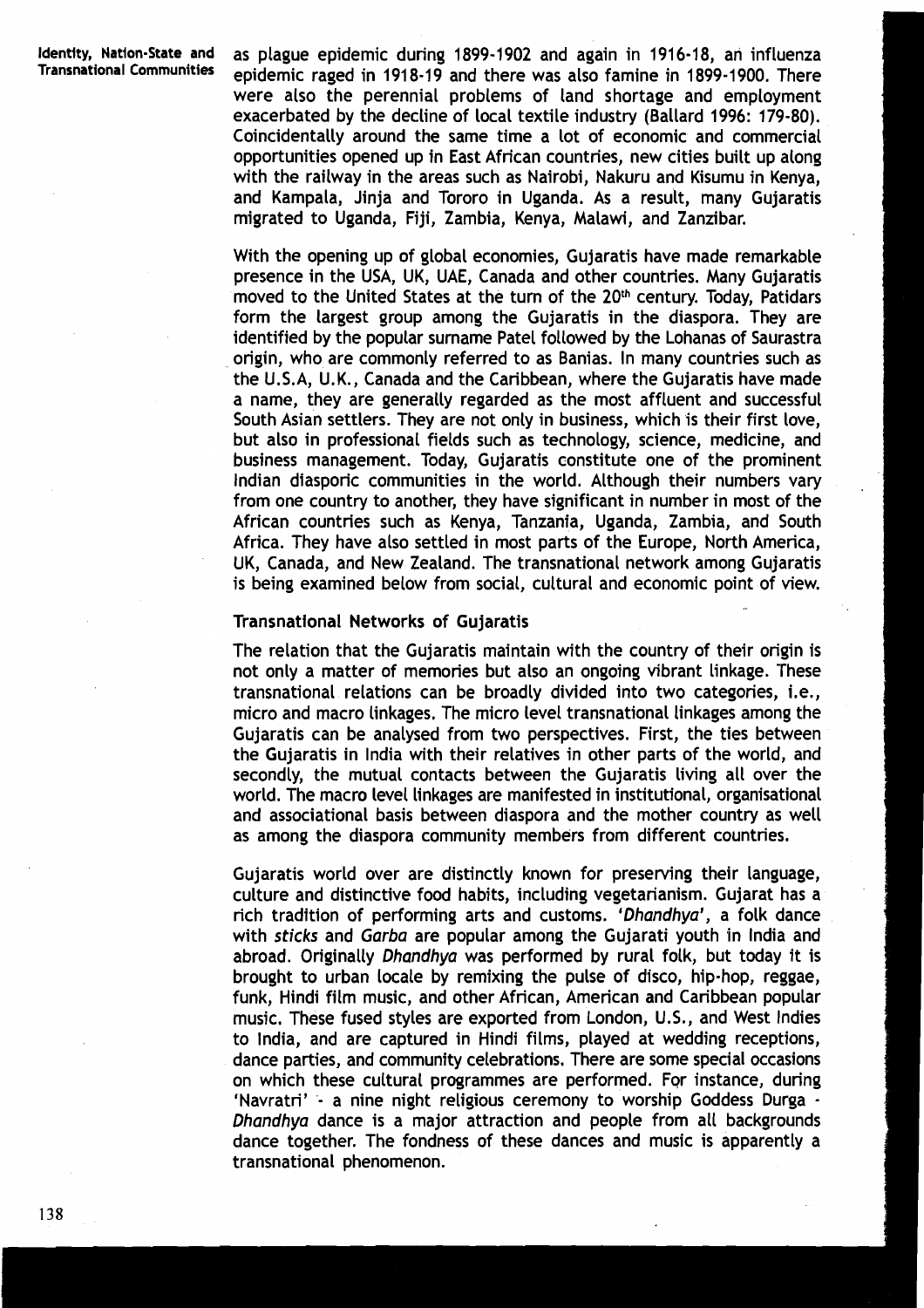Television plays an important role in sustaining transnational linkages among **Sub-Natlonal Identities**  the ethnic groups. The world-wide networks of online media allow much easier access, relatively at less cost, offering interactive opportunity to the dispersed people around the world. For example, the diasporic Gujarati web sites are creating global directories of individuals, community associations, and business organisations owned by members of the diaspora. The online media help the users to reconstitute pre-migration relationships, at least in cyberspace, as well as *create 'virtual communities'* with distinct identities.

'The role of international Gujarati associations and organisations is very significant in the promotion of transnational networks by bringing all the Gujaratis together; work for Gujarat and to preserve the Gujarati culture, tradition and folklore. There are considerable number of Gujaratis living in the countries like USA, U.K., Canada and East Africa. They have formed their institutions and associations in order to look after their fellow Gujaratis in the local context and to pursue interactions with other Gujaratis all over the world.

#### Telugu Diaspora

Telugus have the distinction of being the Largest among the South Indian communities to have immigrated to different parts of the world since the early 19th century. They originally hailed from the state of Andhra Pradesh, which is the third largest and most densely populated state of India. The official language of Andhra Pradesh "Telugu," is spoken in lndia by 65 million constituting around 7.8% of the total population of the country (Census of lndia 1991).Telugu is the first language of at least 68 million people including the diasporic population.. The language has made inroads into Mauritius, Singapore, Fiji, South Africa, the USA, Canada, Sri Lanka, Pakistan and UAE where Telugu immigrants are present in considerable numbers.

Being a coastal state bound by the Bay of Bengal on the east, Andhra Pradesh occupies a unique place in the Indian sub-continent and the Telugus have a long tradition of overseas trade with Burma, Sumatra and other **<sup>a</sup>**countries of Far and Middle East. Large-scale migration of Telugus to other parts of the world occurred during the 19th and early 20th century for employment under the 'indentured' system of plantation labour in the British and French colonies.

There are several factors - both push and pull - which are responsible for the migration of Telugus. While on the one hand, natural calamities like famine and flood, shrinking of the cottage industry, increase in population and lack of employment has forced many Telugus to migrate to other countries, on the other, there were opportunities of plantation Labour in the British plantation colonies that lured many Telugus to migrate to the countries such as Fiji, Malaysia, South Africa and Mauritius in order to escape from starvation and death.

Telugus migrated to South Africa, Fiji and Mauritius as part of indentured labour to work in the plantations during 19<sup>th</sup> century. Telugus especially from the coastal regions migrated to work in the tea and coffee plantations of Ceylon and rubber plantations of Malaysia, chiefly as kangani and maistry form of Labour. By the year 1921, it was observed that, there were as many as 39,986 Andhras from the Vishakhapatnam district of Andhra Pradesh in Malaya (Naidu 1981: 2). Among the immigrants recruited as plantation labour by European enterprises, 80 percent were unskilled labourers from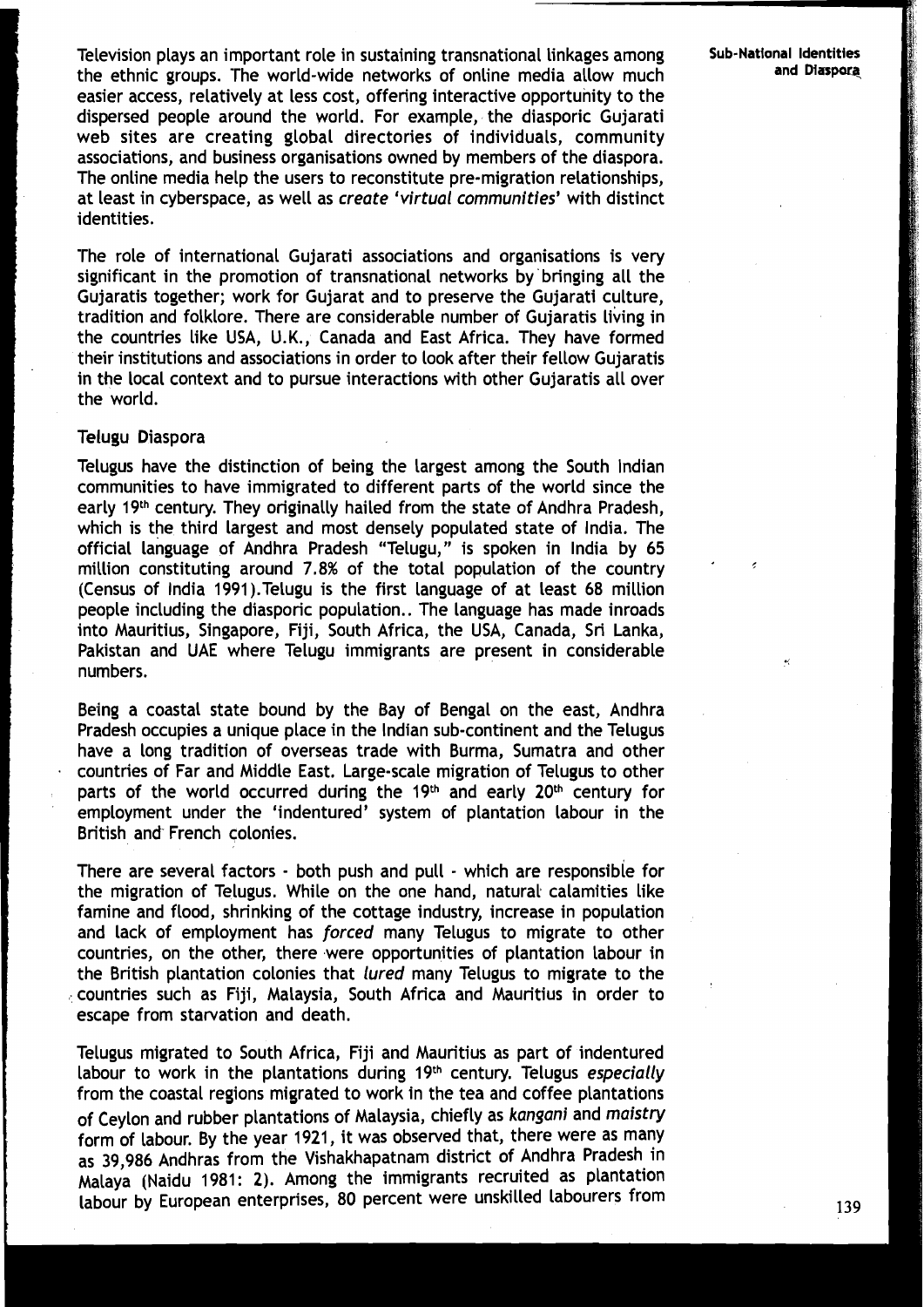**Identity, Nation-State and** the untouchable castes of Telugu and Tamil origin. The post-war migration Transpation was totally different from the earlier migration of indentured, kangani and other labour migrations, in the sense that, many of the young Telugu professionals migrated to developed countries such as the USA, UK, Canada, Australia, New Zealand, and France in search of better opportunities. The transnational networks among Telugus can be examined from social, cultural and economic point of view.

#### Transnational Networks of Telugus

The Telugus settled in various parts of the world have close contact with their families back home in Andhra Pradesh. In the past, their kinship networks were maintained through sending letters and through occasional home visits. In comparison to the past, when any letter took months to reach home and get a reply, it has now become possible to keep in touch with the family and kin instantly on a global level. It is made possible by . the improvements in communication technology such as telephone, telegraph and Internet. 'These technological developments have now reached a stage that has enabled the dispersed people to create a 'virtual community' in a cyberspace. The basis of family among Telugus is marriage. Traditionally marriages were performed among close relatives in accordance with the customs followed by the community within a local or regional context. At present marriages among Telugus may be found binding two families transnationally. Telugu communities world over has now managed to keep the cultural continuity through their marriage practices. They generally prefer to arrange the marriage of their son/daughter with the Telugus in India. The matrimonials, which are now available on the Internet, facilitate searching the brides/grooms based on caste and regional preferences through out the globe.

Culturally Andhra Pradesh has a distinctive tradition, which is easily identifiable from other major Indian cultural strands. Some of the cultural symbols of Andhra Pradesh include "Kuchipudi dance", "Pochampally handlooms" and "Kalamkari" paintings etc., which are still maintained and sustained by the Telugus. 'The Kuchipudi dance, known for its grace and charm, is performed in almost all gatherings and festivities in the Telugus diaspora. Similarly, Perini Thandavam, an aesthetically performed male dance, is often performed by Telvgus in the diaspora. Celebration of festival is another cultural premise, which is the basis of transnational networks. Among the Telugu festivals, the major one includes Ugadi (Telugu New Year's day), Makar Sankranti, Dasara, Diwali, Siva-Ratri and Ganesh Chaturthi. These are celebrated not only in Andhra Pradesh but also among all the Telugus in the diaspora. 'These festivals are celebrated both in individual homes and outside collectively, bringing all Telugus together.

Development of transnational, satellite aided **TV** channels and VCR technology has brought together Telugus from distant lands, creating an imaginary Telvgu world. Channels like GEMINI **TV** and **ETV,** which are based in Hyderabad, reach out to the world of Telugus beyond the national boundaries. These satellite channels are dedicated to the Telugu population of the world to cater to their needs of information and entertainment. 'The programmes telecast in these channels suit tastes of all ages, genders and classes. There are several channels of two-way economic transactions between the homeland and diaspora. Firstly, there exists a "nonentrepreneurial channel" of economic linkage, in the sense that Telugus visit their places of origin with baggage full of novelties and valuable items not easily available in the Indian market, to be given as gifts to relatives and friends or sold for a small profit. This flow peaks during festival and